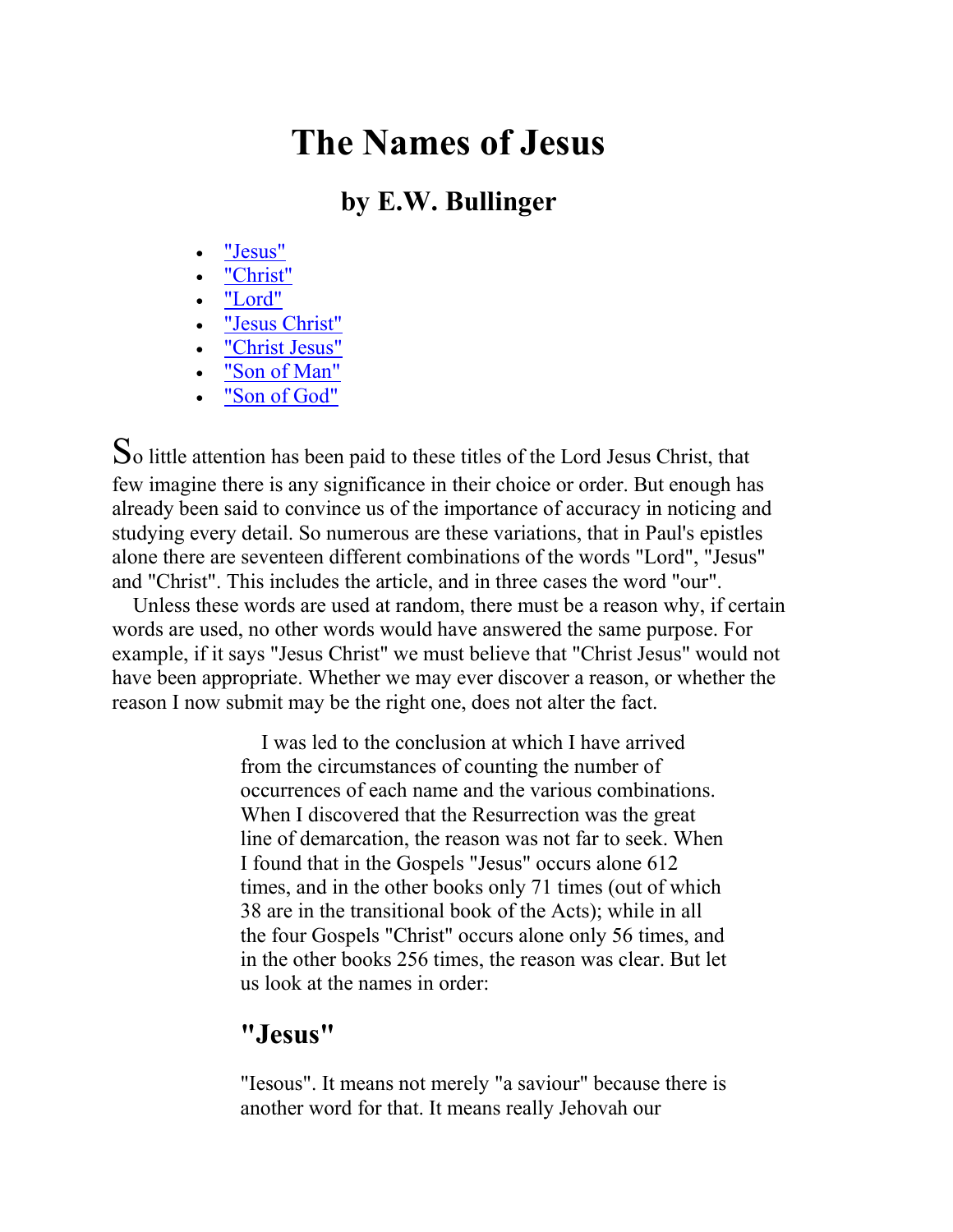Saviour. "Thou shalt call His name Jesus, for He shall save His people from their sins" (Matthew 1:21). It was therefore, the name of His earthly life, and was associated with Him as the sin-bearer, the sufferer, the man of sorrows. It was the name of His humiliation and shame. It was the name under which He was crucified. "This is Jesus" was the inscription on the Cross.

Notice then, that though it occurs alone some 683 times, it never occurs with an adjective. Let us learn to observe accurately what is omitted as well as what is written, and never say with sentimental Christians "blessed Jesus", "dear Jesus", "sweet Jesus". Nothing can add to the perfection of His person, His works or His ways; He needs no adjective to set Him forth.

 Let us also be accurate in our use of scripture expressions. If we were all more careful in this matter, there would not be so many and great differences between us. Again, the expression "in Jesus" is not a scriptural expression. It does occur once in the English version in I Thessalonians 4:14, but following the Greek, this should read "by" or "through Jesus." "Yours in Jesus" is written in epistolary correspondence because the writers have not noticed that we are never said to be "in Jesus": but, as we shall presently see, we are always said to be "in Christ".

 Jesus was His earthly name; and suffering, sorrow, and death were His earthly lot. But God raised Him from the dead, and then all was changed. "God hath made that same Jesus, whom ye have crucified, both Lord and Christ" (Acts 2:36). God has now ordained that the scene of His suffering shall be the scene of His glory, and "that at the name of Jesus (not the Lord or Christ) every knee shall bow... and that every tongue should confess that Jesus Christ is Lord, to the glory of God the Father" (Philippians 2:10,11).

 Whenever, therefore, you meet with the word "Jesus" alone, it bids you think of "the man of sorrows" who humbled Himself to death for you.

#### "Christ"

"Christos". This word means "anointed". It speaks of Him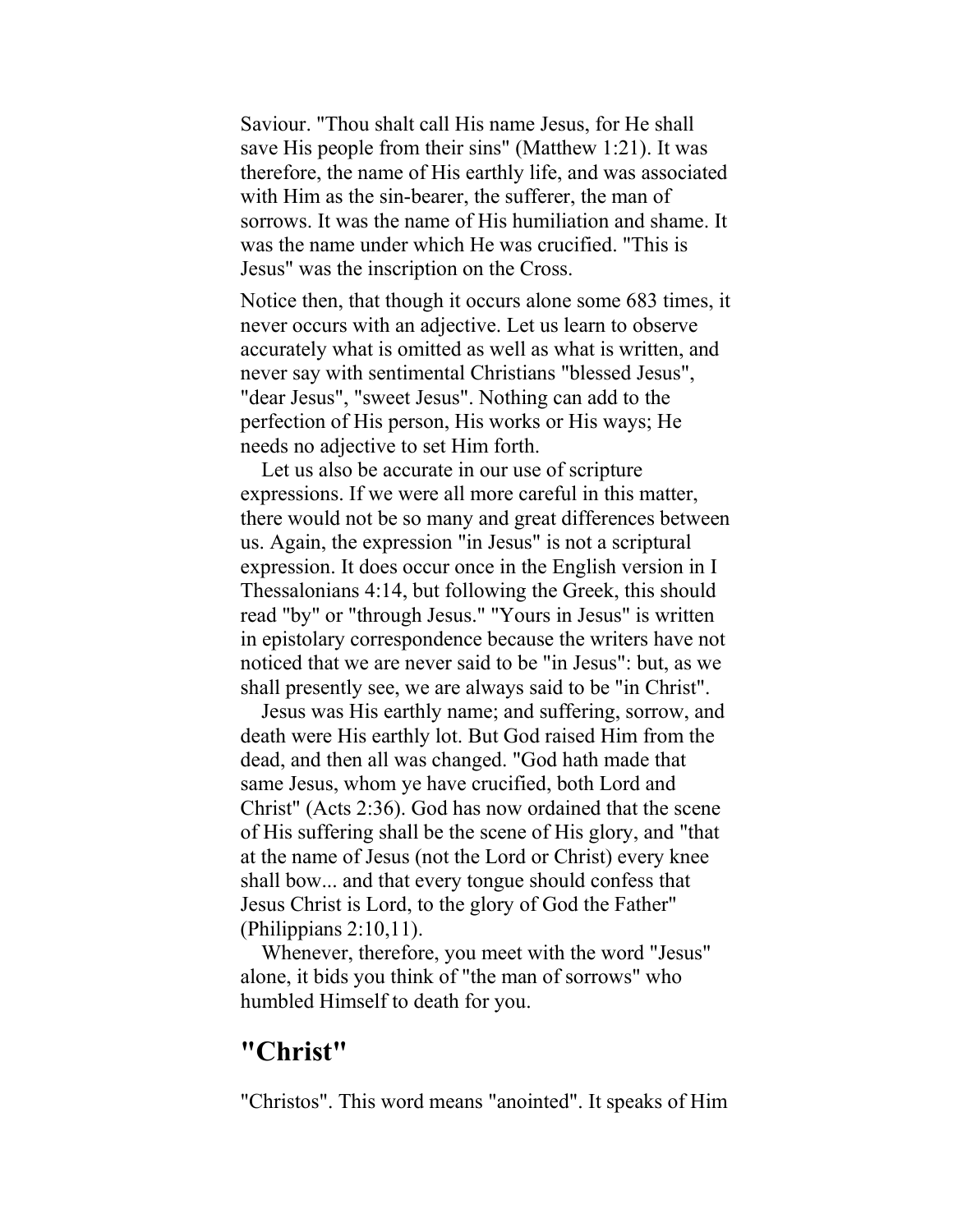as the Anointed One. Anointed and appointed to carry out the gracious covenant of Jehovah as the light to lighten the Gentiles, and the glory of His people Israel.

As I have said, it occurs only about 56 times in the four Gospels, and then it is generally with the article, the Christ, His official title. The Christ who came unto His own, and was set for the blessing of Israel. But Israel knew not the day of their gracious visitation. They saw no beauty in Him that they should desire Him. But now, as raised from the dead, He is made the Head of His body - the church, anointed for blessing to His people.

 In the other books therefore, we have this title 256 times, setting Him forth as the risen and glorified One, defining the believer's position as justified and accepted in Him. And hence, believers are always said to be "in Christ", quickened with Him, raised with Him, sitting together in the heavenlies with Him, blessed with all spiritual blessings in heavenly places in Him. We connect our position with Him as Christ, but we connect our responsibility to Him as --

#### "Lord"

"Kurios". This title, according to its meaning, sets Him forth as the One who owns, and therefore as one having power and authority. Whenever we find this title, this is the thought connected with it. It is a title connected with the privileges and responsibilities of our position and standing "IN Christ". All the various conditions of life are associated with Him as "Lord" --

 Marriage: "Marry only in the Lord" not merely "in Christ". That would mean you must marry only a Christian, but this means more, -- not only that you are to marry a Christian, but, in doing so, you are to say "If the Lord will": you are to recognize His authority, whom you are to acknowledge in all your ways.

Wives: "As it is fit in the Lord" (Colossians 3:18).

 Children: "Children, obey your parents in the Lord" (Ephesians 4:1).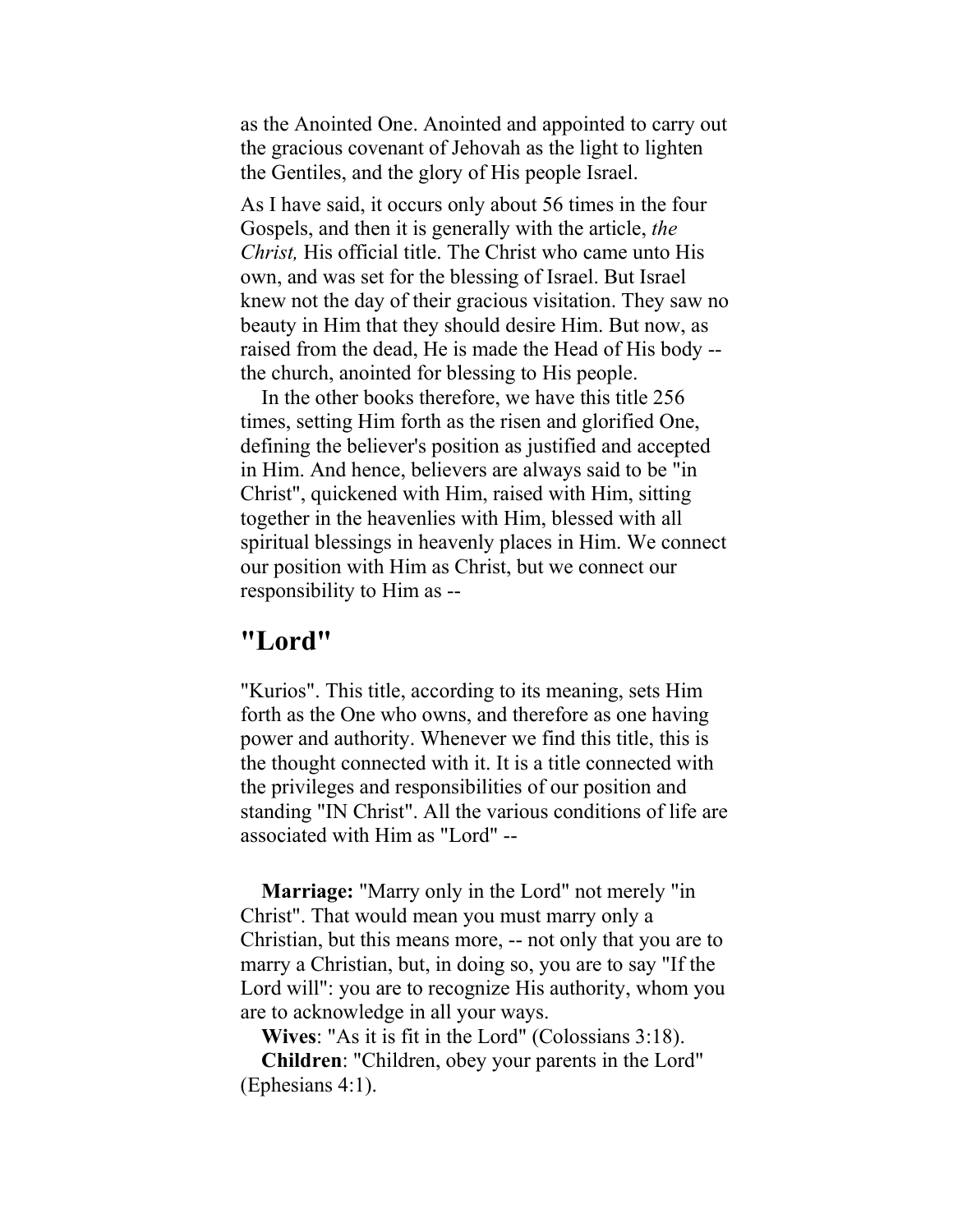Servants: "Do it heartily as to the Lord" (Colossians 3:23).

 Believers: It is "the Lord's supper", "the cup of the Lord", "the body and blood of the Lord", "the Lord's table" (1 Corinthians 11). He, therefore, has a right to command, and say "Do this in remembrance of me".

 Unbelievers: "No man can say that Jesus is the Lord but by the Holy Ghost". He may say He is Jesus or Christ, but to say that He is "Lord" is to take Him for our Master as well as our Saviour, it is to bow our wills to His, and take His yoke upon us. That is the work of the Holy Ghost.

#### "Jesus Christ"

When we have this combination, the emphasis is on the first word, and our thoughts are conveyed from what He was to what He is, from His humiliation to His exaltation. You may translate it in your own minds as you read, "The humbled one who is now exalted" or "The suffering one who is now glorified". In every instance you will find the most remarkable accuracy.

#### "Christ Jesus"

"Christ Jesus" conveys just the opposite thought. The glorified one who was once humbled. The exalted one who once suffered and died.

I must not stop to give you many examples. The whole New Testament is one vast example. You will not find however, each passage equally clear. Sometimes you will see it at once, and it will give you the thought of the context; at another time, the context will tell you why the titles are used in a particular order.

 Look at Philippians 2:5: "Let this mind be in you which was also in Christ Jesus". Why "Christ Jesus"? Why not "Jesus Christ"? Because the thought of the context is - from what He was to what He is. The next verse explains, "Who being in the form of God... made Himself of no reputation". Philippians 1:1,2: "Paul and Timotheus, the servants of JESUS CHRIST, to all the saints IN CHRIST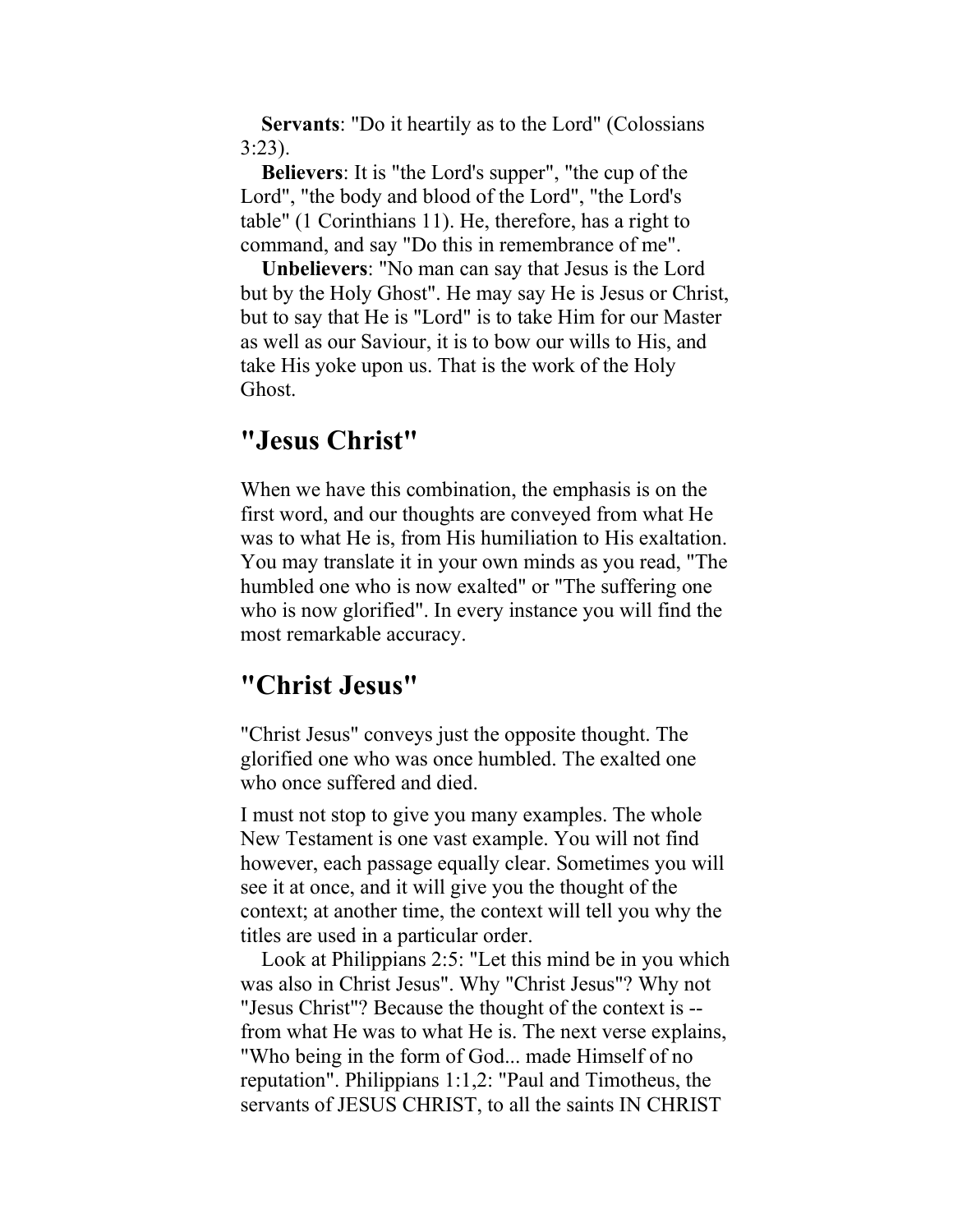JESUS... Grace be unto you and peace from God our Father, and from the LORD JESUS CHRIST". Here the Apostles were servants of Jesus (now exalted) servants of the One who sent them forth even as He was Himself sent forth, as a servant: but they wrote to the saints who were "in Christ" (once humbled) and they prayed that, as Lord and Master He would send forth to them grace and peace.

#### "Son of Man"

This title sets Him forth in His human nature, as the "second man", and as the "last Adam".

### "Son of God"

This title reveals Him in His divine nature, and in His relation to God. Hence, in Him all who believe are "called the sons of God".

There is an important difference to be observed in the use and choice of these names. Sometimes they occur in close proximity. Notably in John 5:25. The hour is coming "when the dead shall hear the voice of the SON OF GOD and they that hear shall live". It is as Son of God that He is the quickener of the dead, as is explained in the next verse: "For as the Father hath life in Himself; so hath He given to the Son to have life in Himself; and hath given Him authority to execute judgment also, because He is the SON OF MAN". It is as Son of Man that He will judge, as it is written: "God hath appointed a day in the which He will judge the world in righteousness by THAT MAN whom He hath ordained; whereof He hath given assurance unto all men, in that He hath raised Him from the dead" (Acts 17:31).

 In conclusion, let me exhort you to be accurate, not merely in your reading and in your study of the Bible, but in your quotation and interpretation of it. Do not sit down to interpret it, but sit down before it that it may interpret to you the will and purposes of God. It is too often assumed that God never means exactly what He says; and persons go to His word not simply to learn what He says, but to tell us what He means, which is very often